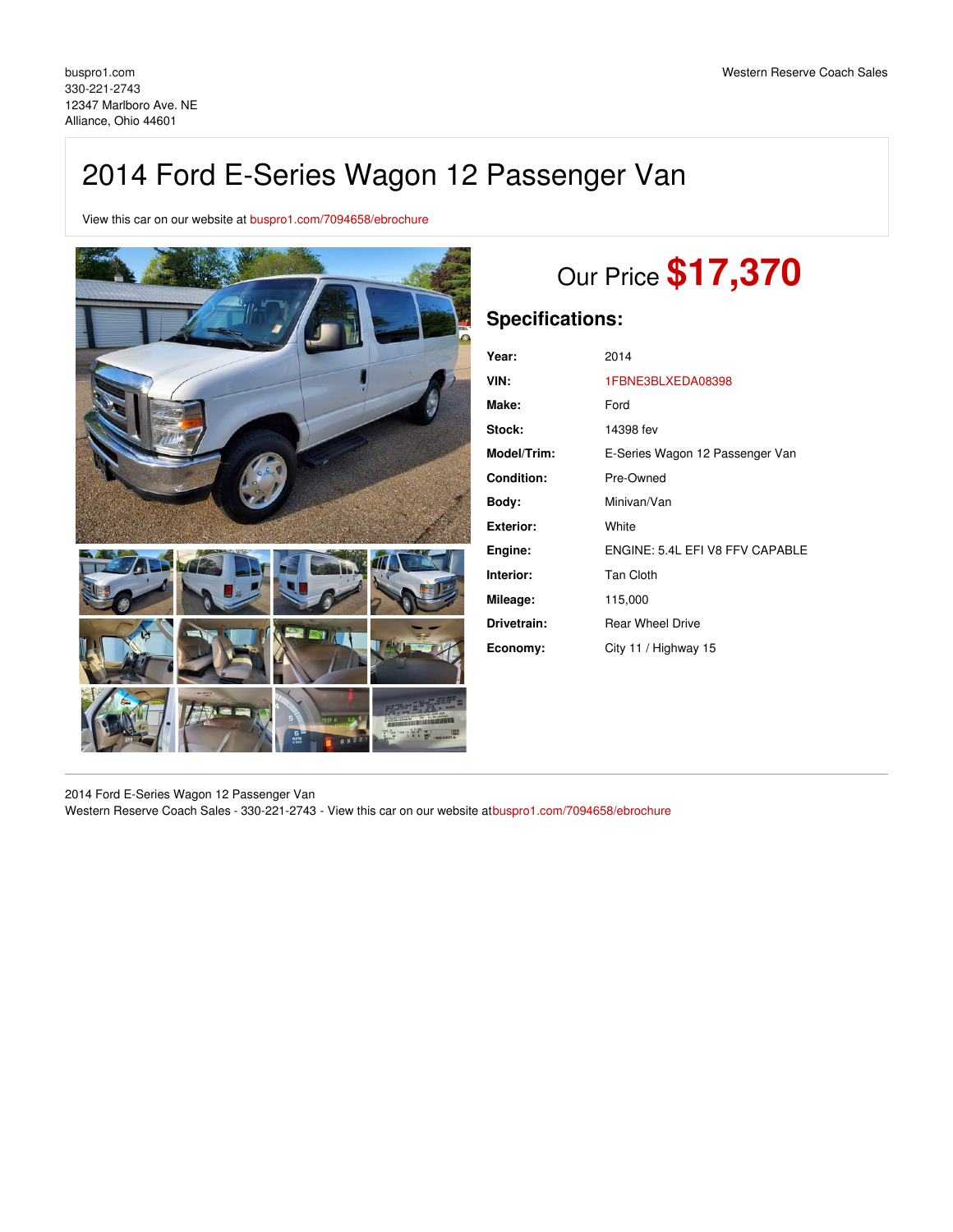

#### 2014 Ford E-Series Wagon 12 Passenger Van

Western Reserve Coach Sales - 330-221-2743 - View this car on our website a[tbuspro1.com/7094658/ebrochure](https://buspro1.com/vehicle/7094658/2014-ford-e-series-wagon-12-passenger-van-alliance-ohio-44601/7094658/ebrochure)

## **Installed Options**

#### **Interior**

- 12-Passenger Seating w/Buckets- 4 12V DC Power Outlets
- 4-Way Driver Seat -inc: Manual Recline and Fore/Aft Movement
- 4-Way Passenger Seat -inc: Manual Recline and Fore/Aft Movement
- Analog Appearance- Cargo Space Lights
- Dashboard Storage, Driver And Passenger Door Bins and Audio Media Storage
- Day-Night Rearview Mirror- Driver And Front Passenger Armrests
- Engine Cover Console w/Storage and 4 12V DC Power Outlets
- Fixed Front Head Restraints- Front Cupholder- Full Cloth Headliner
- Full Vinyl/Rubber Floor Covering
- Gauges -inc: Speedometer, Odometer, Voltmeter, Oil Pressure, Engine Coolant Temp, Tachometer and Trip Odometer
- Glove Box- Manual 1st Row Windows- Manual Air Conditioning
- Manual Tilt Steering Column- Manual Vented Rear Windows and Fixed 3rd Row Windows
- Regular Dome Lighting- Removable Bench 3rd Row Seat Front
- Removable Bench Front Facing 4th Row Seat
- Removable Bench Front Facing Rear Seat Urethane Gear Shifter Material
- Vinyl Bucket Seats- Vinyl/Rubber Floor Trim

#### **Exterior**

- 16" Sport Wheel Covers -inc: Covers steel wheel- Black Door Handles
- Black Front Bumper- Black Grille
- Black Manual Side Mirrors w/Convex Spotter and Manual Folding Black Rear Bumper
- Black Side Windows Trim and Black Front Windshield Trim Clearcoat Paint
- Fixed Rear Window- Front Windshield -inc: Sun Visor Strip
- Full-Size Spare Tire Stored Underbody w/Crankdown- Fully Galvanized Steel Panels
- Light Tinted Glass- Manual Tailgate/Rear Door Lock- Sealed Beam Halogen Headlamps
- Split Swing-Out Rear Cargo Access- Split Swing-Out Rear Passenger Side Door
- Steel Spare Wheel- Tires: LT225/75Rx16E BSW AS- Variable Intermittent Wipers